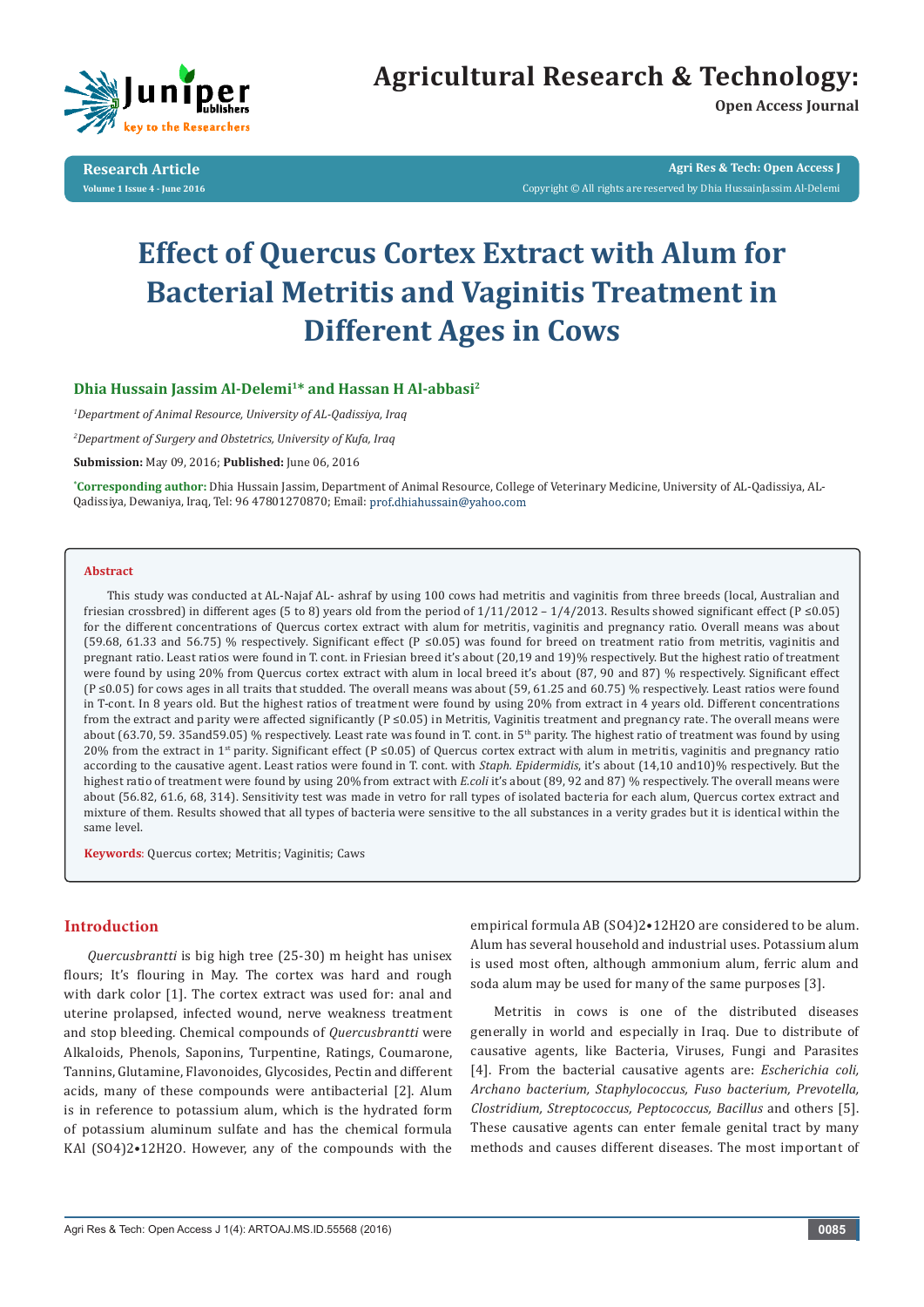these diseases were metritis. This leads to less fertilization, lack of parturitions, milk production deficiency. And may leads to lots of animal itself. Causative agents make resistant for antibiotics and chemical medicines, when it used for a long time [6]. They are expensive and causes side effect such as irritation of genital tract mucosa and estrus cycle effect [7]. But the Quercus cortex extract with alum were characterized by cheap, broad spectrum, high activity, less period treatment, with less or without side effect. For that the aim of this study was treatment of metritis and vaginitis caused by different bacteria with different ages and breeds.

# **Materials and Methods**

#### **Materials**

 Disinfectants, sterilizers, surgical gloves, long nylon gloves, waxes, vagino scope, Transport media swab, cooler, Uterine swab, Autoclave, Petri dishes, different types of culture media, incubator, ruler, Quercus extract, alum.

### **Experimental animals**

 In this study was used 100 cows had metritis and vaginitis from three breeds (local, Australian and Friesian crossbred) in different ages (5 to 8) years old. Cows were divided in to four groups randomly and equally numbers 25/ group (T1. control while T2, T3 and T4 were treated by 10, 15 and 20) gm/100ml of Quercus cortex extract with alum respectively. The dose was 120ml/cow for metritis treatment and 50 ml/ cow for vaginitis using locally injection. Animals of experiment were chose characterized by1- regular estrus cycle fertilized from different bull's fife times and no fertilization happened. 2- Turbid unclear vaginal discharge. 3- Ovaries and ovarian ducts were intact. These three factors inshore that the defect was in the uterus which 80 % of the defect was metritis and 20% was due to other causes. The treatment by extract gave after took the swap.

The extract was prepared in three concentrations (10%, 15%, and 20%). The cortex was grinded by electric grander to be as powder. Weighted 100 g from this powder by Sartorius and soluble in one liter of D.W then boiled for 20 minutes and then cooling to 30 °C and filtered , divided on 10 vials equally, in this way we were made 10% concentration, Added 10 g of alum power for any vial, and made the other concentrations in same way. Bacterial identification: The swab was toke from the uterus by uterine swab, vaginal swab was toke by normal swab, put them in the Transport media, and put it in the cooler and transport to the laboratory for culture in the Petri dishes, incubation in 37 °C for 24 hour, primary test was done by Gram Gention, purification of colonies, biochemical classification, motion test was done by use SIM medium as [8], culture by using Candle Jar for identification of semi aerobic bacteria, the identification was certain by A B I 20. Sensitivity test was done for all isolated bacteria by pepper discs in Mueller Hinton agar.

## **Statistical Analysis**

 Used SAS Program for Results analyses as following mathematic model:

Yijklmn: effect of observation in any treatment.

µ: General mean of experiment.

Di: effect of Different concentration of extract 0-20%.

Mj: effect of breed (local, Australian and Friesian crossbred).

Sk: effect of age (5 to 8) years old.

RL: effect of causative agent.

Pm: effect of parity  $(1^{st} - 5^{th})$ .

Eijkman: value of rondo mirror.

#### **Results and Discussion**

Results showed significant effect ( $P \le 0.05$ ) for the different concentrations of Quercus cortex extract with alum for metritis, vaginitis and pregnancy ratio. Overall means was about (59.68, 61.33 and 56.75) % respectively because the extract had ability to kill bacteria in different concentration. The results were similar to [9] in types of isolated bacteria and number of isolation. Significant effect ( $P \le 0.05$ ) was found for breed on treatment ratio from metritis, vaginitis and pregnant ratio. Least ratios were found by T-cont. In Friesian breed it's about (20,19 and19)% respectively. But the highest ratio of treatment were found by using 20% from Quercus cortex extract with alum in local breed it's about (87, 90 and 87) % respectively Table 1. This difference was due to high activity of extract and strong defense of local breed. It's similar to [10].

| Table 1: Effecting of extract and breed in the studying characters. |  |
|---------------------------------------------------------------------|--|
|---------------------------------------------------------------------|--|

| <b>Factors</b> |                                            |                                         | $%$ of                                     |                              |
|----------------|--------------------------------------------|-----------------------------------------|--------------------------------------------|------------------------------|
| <b>Breed</b>   | Con. of<br><b>Extract</b><br>$\frac{0}{0}$ | % of Healing<br>from<br><b>Metritis</b> | <b>Healing</b><br>from<br><b>Vaginitis</b> | $%$ of<br><b>Parturition</b> |
| local          | Cont.                                      | $22 \pm 1.53$ a                         | $25 + 1.22a$                               | $20 \pm 2.12$ a              |
|                | 10                                         | $68 \pm 2.30$ h                         | 65±6.01 h                                  | $65 \pm 2.85$ h              |
|                | 15                                         | $79 + 3.28c$                            | $77 + 2.6c$                                | $77 \pm 2.17$ c              |
|                | 20                                         | $87 \pm 3.51$ d                         | $90 \pm 3.77$ d                            | $87 \pm 4.20$ d              |
| Australian     | Cont.                                      | $24 \pm 3.39$ a                         | $36 \pm 4.00 e$                            | $24 \pm 2.11$ a              |
|                | 10                                         | $55 + 4.46$ h                           | $59 \pm 3.41$ h                            | $55 \pm 1.77$ b              |
|                | 15                                         | $75 + 3.26c$                            | $76 \pm 2.55$ c                            | $72 \pm 1.17$ d              |
|                | 20                                         | $86 \pm 3.81$ d                         | $86 \pm 5.38$ d                            | $60 \pm 3.20 e$              |
| Frisian        | Cont.                                      | 20±1.22a                                | $19 + 1.66$ a                              | $19 \pm 2.06 a$              |
|                | 10                                         | $48 \pm 3.51$ c                         | $52 \pm 4.03$ h                            | $64 \pm 2.31$ e              |
|                | 15                                         | $73 + 4.66c$                            | $70 + 2.38$ c                              | $70 \pm 3.18$ c              |
|                | 20                                         | $83 \pm 5.69$ d                         | $79 \pm 4.10$ cd                           | $74 + 4.45c$                 |
| Mean           |                                            | $60.68 \pm 3.38$                        | $61.33 \pm 3.42$                           | $56.75 \pm 2.63$             |
| Significance   |                                            | $\ast$                                  | ×.                                         | ×.                           |

<sup>(\*:</sup> P ≤0.05)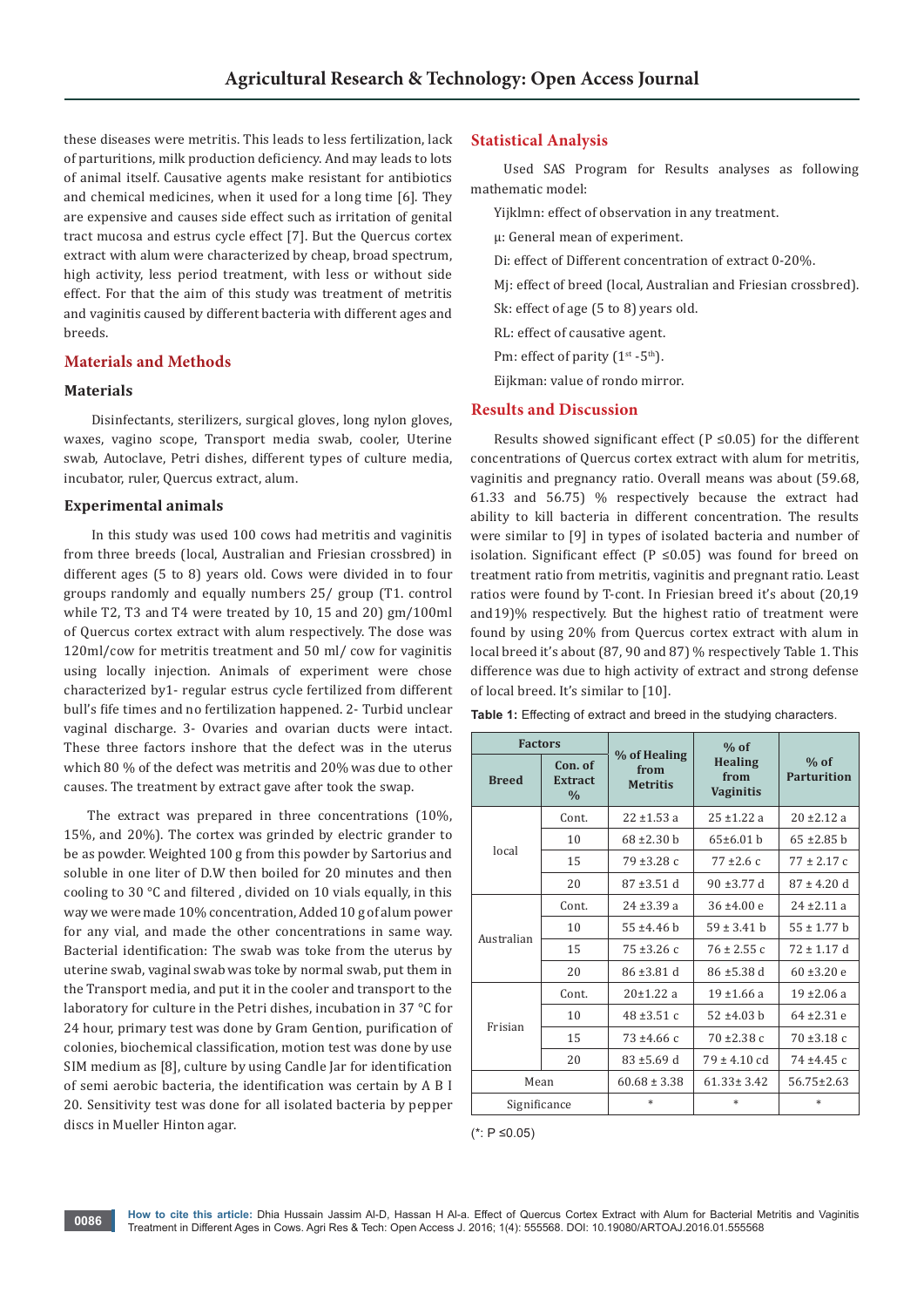In addition, a significant effect ( $P \le 0.05$ ) for cow's ages in all traits that studded. The overall means was about (59, 61.25 and 60.75) % respectively. Least ratios were found by T-cont. in 8 years old it's about(19 ,18 and18)% respectively but the highest ratios of treatment were found by using 20% from extract in 4 years old it's about (89,89 and 84) Respectively Table 2. This result was due to immunity force of animals in fourth years old which lead to increase extract ability to kill the bacteria opposite the aged animals. Different concentrations from the extract and parity were affected significantly ( $P \le 0.05$ ) in metritis, vaginitis and pregnancy ratio. The overall means were about (63.70, 59.35 and 59.05) % respectively. Least ratios were found by T-cont. in 5th parity it's about (15, 14 and 12)% respectively but the highest ratio of treatment were found by using 20% from the extract in 1st parity it's about (92, 96 and 88)% respectively Table 3. Accumulation of parturitions lead to weakness of immunity of females and increase of diseases, this case connected with age which leads to high infection ratio when parity was increased [11].

| Table 2: Effecting of extract and age in the studying characters. |  |
|-------------------------------------------------------------------|--|
|-------------------------------------------------------------------|--|

| <b>Effecting Factors</b> |                     | $%$ of                                    | $%$ of                                     |                              |
|--------------------------|---------------------|-------------------------------------------|--------------------------------------------|------------------------------|
| Age<br>(year)            | Con. of<br>extract% | <b>Healing</b><br>from<br><b>Metritis</b> | <b>Healing</b><br>from<br><b>Vaginitis</b> | $%$ of<br><b>Parturition</b> |
|                          | Cont.               | $24 + 2.33$ a                             | $23 \pm 1.31$ a                            | $22 \pm 2.65$ a              |
| 4                        | 10                  | $63 \pm 3.14$ h                           | 65±3.18 h                                  | $61 \pm 4.71 h$              |
|                          | 15                  | $74 + 3.65c$                              | $77 \pm 3.98$ d                            | $74 \pm 4.79$ c              |
|                          | 20                  | 89 ±2.92 d                                | $89 \pm 3.23$ c                            | $84 \pm 6.12$ d              |
|                          | Cont.               | $25 + 1.66$ a                             | $31 \pm 1.66$ a                            | $21 \pm 1.98$ a              |
| 5                        | 10                  | $65 \pm 2.15$ b                           | $60 \pm 2.11$ b                            | $59 \pm 3.14$ b              |
|                          | 15                  | 78c ±4.21 c                               | $72 \pm 4.14$ d                            | $74 \pm 4.08$ c              |
|                          | 20                  | $84 \pm 4.30$ d                           | $84 \pm 4.08$ c                            | $83 \pm 5.22$ d              |
|                          | Cont.               | $22 \pm 1.71$ a                           | $22 \pm 2.71$ a                            | $19 \pm 2.01$ a              |
| 6                        | 10                  | $63 \pm 2.84$ h                           | $65 \pm 3.10$ b                            | $63 \pm 3.74$ b              |
|                          | 15                  | $76 \pm 2.69$ c                           | $78 \pm 4.66$ d                            | $76 \pm 4.88$ cd             |
|                          | 20                  | $82 + 4.19$ d                             | $86 \pm 5.90 c$                            | $82 \pm 5.19$ d              |
|                          | Cont.               | $21 \pm 2.22$ a                           | $28 \pm 2.88$ a                            | $21 \pm 2.14$ a              |
| 7                        | 10                  | $64 + 3.73$ b                             | $62 \pm 4.28$ b                            | $62 \pm 5.13$ b              |
|                          | 15                  | 75±3.08 c                                 | $72 \pm 4.19$ d                            | $75 \pm 5.68$ c              |
|                          | 20                  | $81 \pm 5.11$ cd                          | $83 \pm 4.15$ c                            | $81 \pm 5.22$ a              |
| 8                        | Cont.               | $19 + 1.24a$                              | $18\pm 2.90$ a                             | $18 \pm 3.05$ a              |
|                          | 10                  | $60 \pm 2.47$ h                           | $59 \pm 4.73$ b                            | $60 \pm 4.71$ b              |
|                          | 15                  | $70 \pm 3.51 c$                           | 72± 3.99 d                                 | $70 \pm 4.18$ c              |
|                          | 20                  | 80 ±4.10 d                                | 79± 5.79 dc                                | 75 ±4.83 c                   |
| Mean                     |                     | $60.75 \pm$<br>3.06                       | $61.25 \pm$<br>3.64                        | $59 \pm 4.177$               |
| Significance             |                     | *                                         | $\ast$                                     | $*$                          |

Effecting Factors % of Healing from Metritis % of Healing from Vaginitis % of Parturition

**Table 3:** Effecting of extract and parturition serious in the studying characters.

| <b>Effecting Factors</b> |                     | $%$ of                                    | $%$ of                                     |                              |
|--------------------------|---------------------|-------------------------------------------|--------------------------------------------|------------------------------|
| Parity                   | Con. of<br>Extract% | <b>Healing</b><br>from<br><b>Metritis</b> | <b>Healing</b><br>from<br><b>Vaginitis</b> | $%$ of<br><b>Parturition</b> |
|                          | Cont.               | $30 \pm 1.66$ a                           | $21 \pm 1.64$ a                            | $21 \pm 2.39$ a              |
|                          | 10                  | $68 + 1.95$ b                             | $66 \pm 3.37$ b                            | $66 \pm 3.19$ h              |
| 1 <sup>st</sup>          | 15                  | $79 \pm 3.86$ c                           | $76 \pm 4.05$ c                            | 79± 4.41 c                   |
|                          | 20                  | $92 \pm 3.17$ d                           | $96 \pm 6.13$ d                            | 88± 5.35 d                   |
|                          | Cont.               | $30 \pm 4.11$ a                           | $17 + 1.36$ a                              | $17 \pm 1.17$ a              |
|                          | 10                  | $67 \pm 3.34$ b                           | $63 \pm 3.12$ b                            | $63 \pm 3.59$ bc             |
|                          | 15                  | $77 \pm 4.72$ c                           | $75 \pm 4.42$ c                            | 75±4.27 c                    |
| 2 <sub>nd</sub>          | 20                  | 89 ±5.31 d                                | 84 ±5.39 e                                 | $82 \pm 4.62$ cd             |
|                          | Cont.               | $22 \pm 1.91$ a                           | $16 \pm 1.28$ a                            | 16±1.25a                     |
| 3rd                      | 10                  | $66 \pm 4.28$ h                           | $62 \pm 3.57$ h                            | 60±4.61 h                    |
|                          | 15                  | $74 \pm 4.49$ c                           | $74 + 5.50c$                               | $74 \pm 5.10$ c              |
|                          | 20                  | $83 + 4.19c$                              | 80 ±3.71 e                                 | $82 \pm 5.44$ d              |
| 4 <sup>th</sup>          | Cont.               | $29 + 2.26a$                              | $21 \pm 2.21$ a                            | $20 \pm 2.07$ a              |
|                          | 10                  | $63 \pm 2.95$ h                           | $60 \pm 4.20$ h                            | $60 \pm 3.25$ h              |
|                          | 15                  | $78 \pm 3.87$ c                           | $75 \pm 5.11$ c                            | $74 \pm 6.02$ c              |
|                          | 20                  | $80 \pm 5.82$ c                           | 84±3.39 ce                                 | $80 \pm 4.33$ d              |
| 5 <sup>th</sup>          | Cont.               | $15 \pm 2.71$ e                           | $14 \pm 1.96$ a                            | $12 \pm 1.88$ a              |
|                          | 10                  | $62 \pm 2.88$ b                           | $62 \pm 2.57$ b                            | $62 \pm 2.94$ b              |
|                          | 15                  | $70 \pm 4.30$ b                           | $69 \pm 4.10$ bc                           | $70 \pm 4.40$ c              |
|                          | 20                  | $80 \pm 3.84$ c                           | $82 \pm 5.62$ e                            | $80 \pm 5.81$ cd             |
| Mean                     |                     | $63.70 \pm 3.58$                          | $59.35 \pm 3.63$                           | $59.05 \pm 3.80$             |
|                          | Significance        | $*$                                       | $\ast$                                     | $*$                          |

#### $(* P ≤ 0.05)$

Results showed a significant effect (P  $\leq$ 0.05) of Quercus cortex extract with alum in metritis, vaginitis and pregnancy ratio according to causative agent. Least ratios were found by T-cont. With *Staph Epidermidis*, It's about (14, 10 and10) % respectively. But the highest ratio of treatment were found by using 20% from extract with *E.Coli*, it's about (89, 92 and 87) % respectively. The overall means were about (56.82, 61.6, 68.314) respectively Table 4. The extract contain phenols, flavonoids, tannins, chlycosides, and saponin with alum, these compounds were kill bacteria [12-14]. Phenols able to proton motive force which leads to inhibition of enzymes, electron transport, and decrease of Oxidative phosphorylation leads to killing of bacteria [15,16]. Tannins can activate Phagocytes' cells and destroyed of bacterial proteins [17]. Turpentine can tear bacterial membranes by lipophilic compounds and finally alum was bactericide [18,19]. Different effect of extract on bacteria was due to Different bacterial defense [20].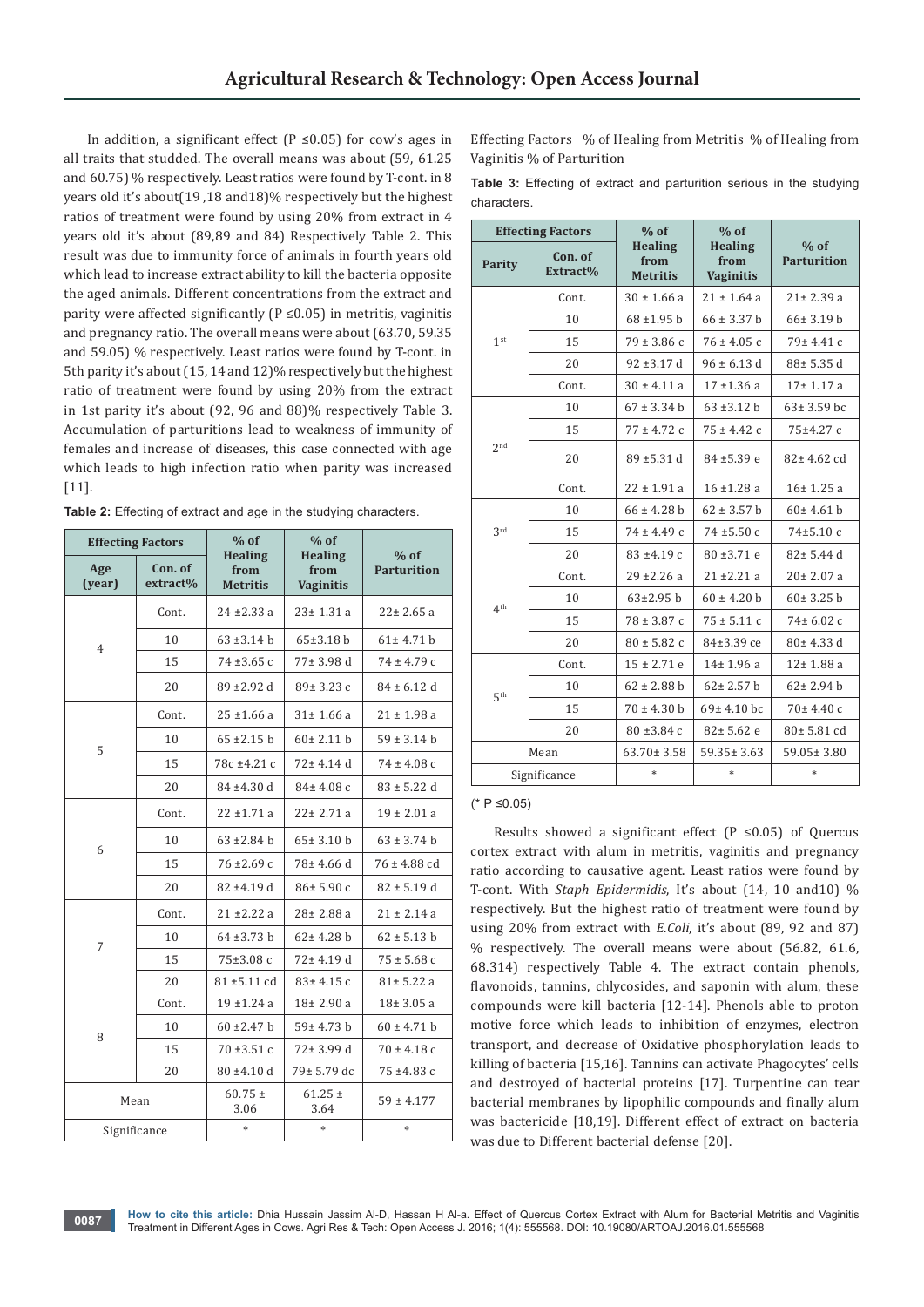| <b>Factors</b>         |                  | % of Healing from | % of Healing from | % of Parturition |
|------------------------|------------------|-------------------|-------------------|------------------|
| <b>Causative Agent</b> | Con. of Extract% | <b>Metritis</b>   | <b>Vaginitis</b>  |                  |
|                        | Cont.            | $28 \pm 2.27$ a   | $31 \pm 2.44$ a   | $27 \pm 1.37$ a  |
|                        | 10               | $69 \pm 3.18$ b   | $65 \pm 2.67$ b   | $63 \pm 2.24$ b  |
| Echerichia coli        | 15               | $77 \pm 4.15$ b   | 77±3.45 c         | $75 \pm 3.60$ c  |
|                        | 20               | $89 \pm 4.37$ c   | $92 \pm 3.18$ d   | $87 \pm 4.19$ d  |
|                        | Cont.            | $19\pm 2.39$ a    | $25 \pm 1.33$ a   | $16 \pm 1.18$ a  |
| Arcanobacterium.       | 10               | $66 \pm 3.25$ b   | 60±3.28 b         | $63 \pm 3.23$ b  |
| pyogenes               | 15               | $78 \pm 4.43$ b   | 72± 3.78 c        | 74±4.61 c        |
|                        | 20               | $88 \pm 4.62$ c   | 84± 3.31 e        | $86 \pm 3.46$ d  |
|                        | Cont.            | $28 \pm 2.66$ a   | $30 \pm 2.89$ a   | $25 \pm 2.21$ a  |
| Staphylococcus         | 10               | $64 \pm 3.28$ b   | $64 \pm 2.95$ b   | $64 \pm 3.27$ b  |
| aureus                 | 15               | $73 \pm 3.14$ b   | $72 \pm 4.11$ c   | $70 \pm 4.67$ c  |
|                        | 20               | $85 \pm 4.08$ c   | $85 \pm 4.14$ e   | $85 \pm 5.33$ d  |
|                        | Cont.            | $22 \pm 3.13$ a   | $19 + 1.27f$      | $19 \pm 1.17$ a  |
| Fusobacterium          | 10               | $61 \pm 3.62$ b   | $66 \pm 2.60$ b   | $60 \pm 3.62$ b  |
| necrophorum            | 15               | $79 \pm 4.47$ c   | $76 \pm 3.88$ c   | $74 \pm 5.14$ c  |
|                        | 20               | $88 \pm 3.81$ c   | 89± 5.14 e        | $84 \pm 6.02$ d  |
|                        | Cont.            | $23 \pm 2.99$ a   | $18 \pm 1.14$ f   | $18 + 1.98$ a    |
| Prevotella             | 10               | $68 \pm 3.57$ b   | $63 \pm 4.23$ b   | $63 \pm 3.68$ b  |
| melaninogenica         | 15               | $74 \pm 3.23$ b   | 72± 4.15 c        | $70 \pm 4.19$ c  |
|                        | 20               | 87± 4.11 c        | 84± 5.39 e        | $82 \pm 5.69$ d  |
|                        | Cont.            | $31 \pm 2.86$ a   | $23 \pm 2.44$ a   | $22 \pm 2.70$ a  |
|                        | 10               | $60 \pm 5.09$ b   | $62 \pm 3.78$ b   | $60 \pm 3.10$ b  |
| Clostridium tetani     | 15               | $77 \pm 5.22$ c   | $78 \pm 4.30$ c   | $74 \pm 4.70$ c  |
|                        | 20               | $85 \pm 4.42$ c   | $87 \pm 5.29$ e   | $84 \pm 5.58$ d  |
|                        | Cont.            | $14 \pm 1.88$ e   | $10 \pm 1.80$ f   | $10 \pm 1.12$ e  |
| Staphylococcus Uberis  | 10               | $63 \pm 3.16$ b   | $65 \pm 3.17$ b   | $63 \pm 2.89$ b  |
|                        | 15               | $70 \pm 4.12$ b   | $71 \pm 4.26$ c   | 70 ±4.72 c       |
|                        | 20               | $86 \pm 4.17$ c   | $85 \pm 4.55$ e   | $86 \pm 5.35$ d  |
| Mean                   |                  | $56.82 \pm 3.63$  | $61.60 \pm 2.912$ | 59.785±3.14      |
| Significance           |                  | $\ast$            | $\ast$            | $\ast$           |

**Table 4:** effecting of extract and causative agent in the studying characters.

#### **References**

- 1. [Chakravarty HL \(1976\) The plant wealth of Iraq \(a dictionary of](http://trove.nla.gov.au/work/10270629?selectedversion=NBD1901579)  [economic plants\). Botany Directorate, Ministry of Agriculture and](http://trove.nla.gov.au/work/10270629?selectedversion=NBD1901579)  [Agrarian Reform 1: 471-477.](http://trove.nla.gov.au/work/10270629?selectedversion=NBD1901579)
- 2. Mohamdali KE, Alsaadi HA, Alhakeem MK (2009) Medical plants for animal treatment. pp. 81-82.
- 3. [Eickhoff TC, Myers MG \(2002\) Workshop summary: Aluminum in](http://www.ncbi.nlm.nih.gov/pubmed/12184358)  [vaccines. Vaccine 20\(Supplement](http://www.ncbi.nlm.nih.gov/pubmed/12184358) 3): S1-S4.
- 4. Al-abbasi HH (2006) Treatment of metritis in Iraqi cows. Inter J Ad Res 4(2): 1457-1463.
- 5. [Arora AK, Singh J, Pangaonkar GR, Nanda AS \(2000\) Bacteriological](http://www.cabdirect.org/abstracts/20013036429.html;jsessionid=1FFD41EDB713F5DBB2FE970491E473F8)  [studies on the genital tract in repeat breeder bovines. Int J Animal](http://www.cabdirect.org/abstracts/20013036429.html;jsessionid=1FFD41EDB713F5DBB2FE970491E473F8)  [Science 15\(2\): 205-207.](http://www.cabdirect.org/abstracts/20013036429.html;jsessionid=1FFD41EDB713F5DBB2FE970491E473F8)
- 6. [Bondurant RH \(1999\) Inflammation in the bovine female reproductive](http://www.ncbi.nlm.nih.gov/pubmed/15526785)  [tract. J Animal Sci 77\(Suppl 2\): 101-110.](http://www.ncbi.nlm.nih.gov/pubmed/15526785)
- 7. [Gustafsson BK \(1984\) Therapeutic strategies involving antimicrobial](http://www.ncbi.nlm.nih.gov/pubmed/6392255)  [treatment of the uterus in large animals. J Am Vet Med Assoc 185\(10\):](http://www.ncbi.nlm.nih.gov/pubmed/6392255)  [1194-1198.](http://www.ncbi.nlm.nih.gov/pubmed/6392255)
- 8. [Cowan, ST Steels \(1993\) Manual for the Identification of Medical](http://www.ncbi.nlm.nih.gov/pmc/articles/PMC501641/)  [bacteria. J Clin Pathol 46\(10\): 975.](http://www.ncbi.nlm.nih.gov/pmc/articles/PMC501641/)
- 9. Azawi OI, Taha MB (2002) Clinical and bacteriological study of endometritis in Iraqi buffaloes. J Vet Sci 16: 167-178.
- 10. Al-abbasi HH (2007) Effect of age, breed and parity on genital diseases. Kufa Agriculture J 2: 2.
- 11. Alashwal MM (2003) Genital analysis to Friesian cross breed with local breed. Inter J Adv Res 4(2): 1457-1463.
- 12. [Harborn JB, Mabary TJ, Mabary H \(1975\) Physiological and functional](http://link.springer.com/chapter/10.1007%2F978-1-4899-2909-9_18)  [of flavonoids. The Flavonoids pp. 970-1055.](http://link.springer.com/chapter/10.1007%2F978-1-4899-2909-9_18)
- 13. Newall AC, Anderson AL, Phillipson JD (2002) Harbal medicines: a guide for health-care professionals. (2nd edn.), 10(3): 186-187.